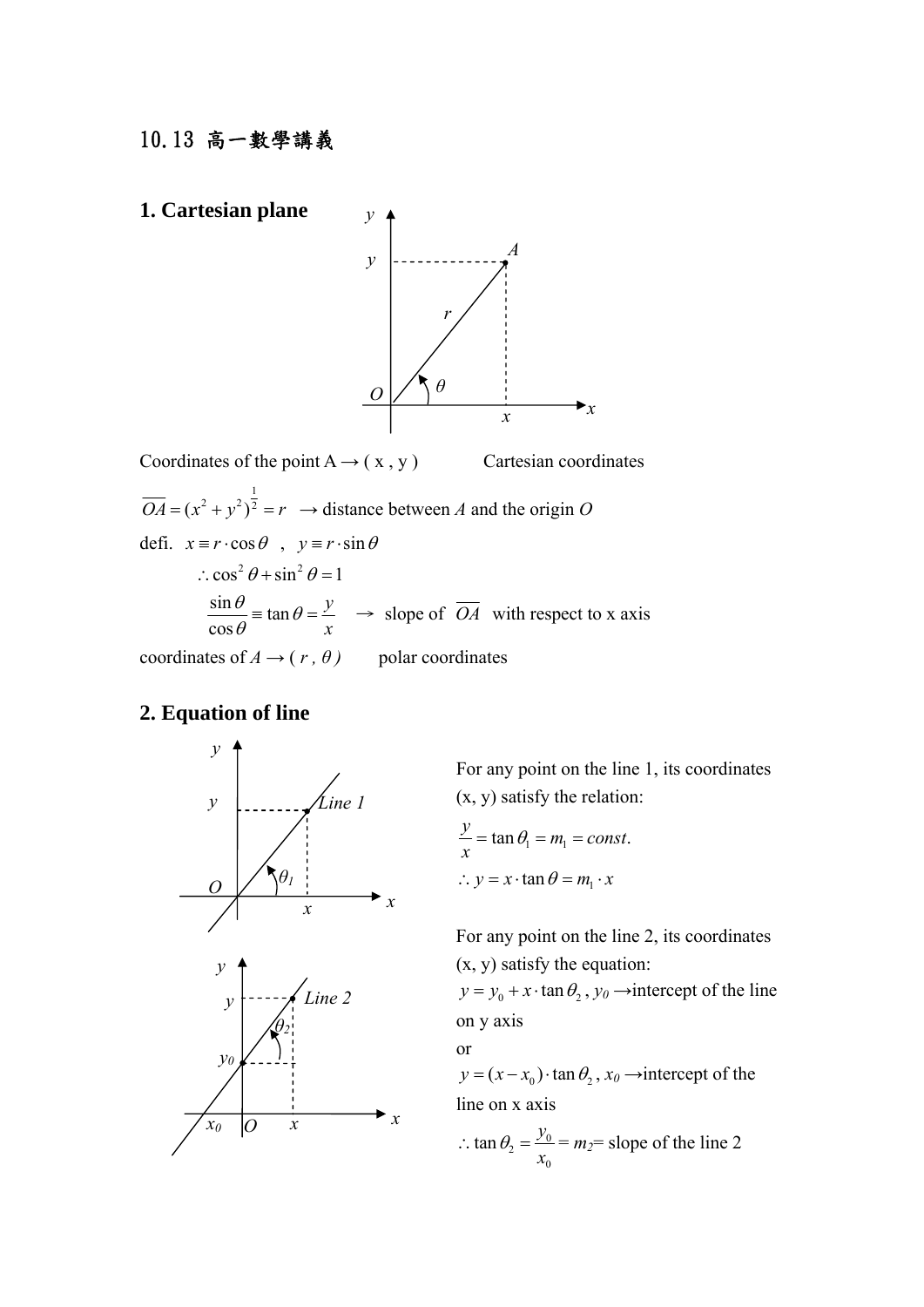# **3. Distance and euqtion of a line**



### **4. Equation of a circle with**  $(x_c, y_c)$  **as its center**



#### **5. Two lines which are perpendicular to each other**

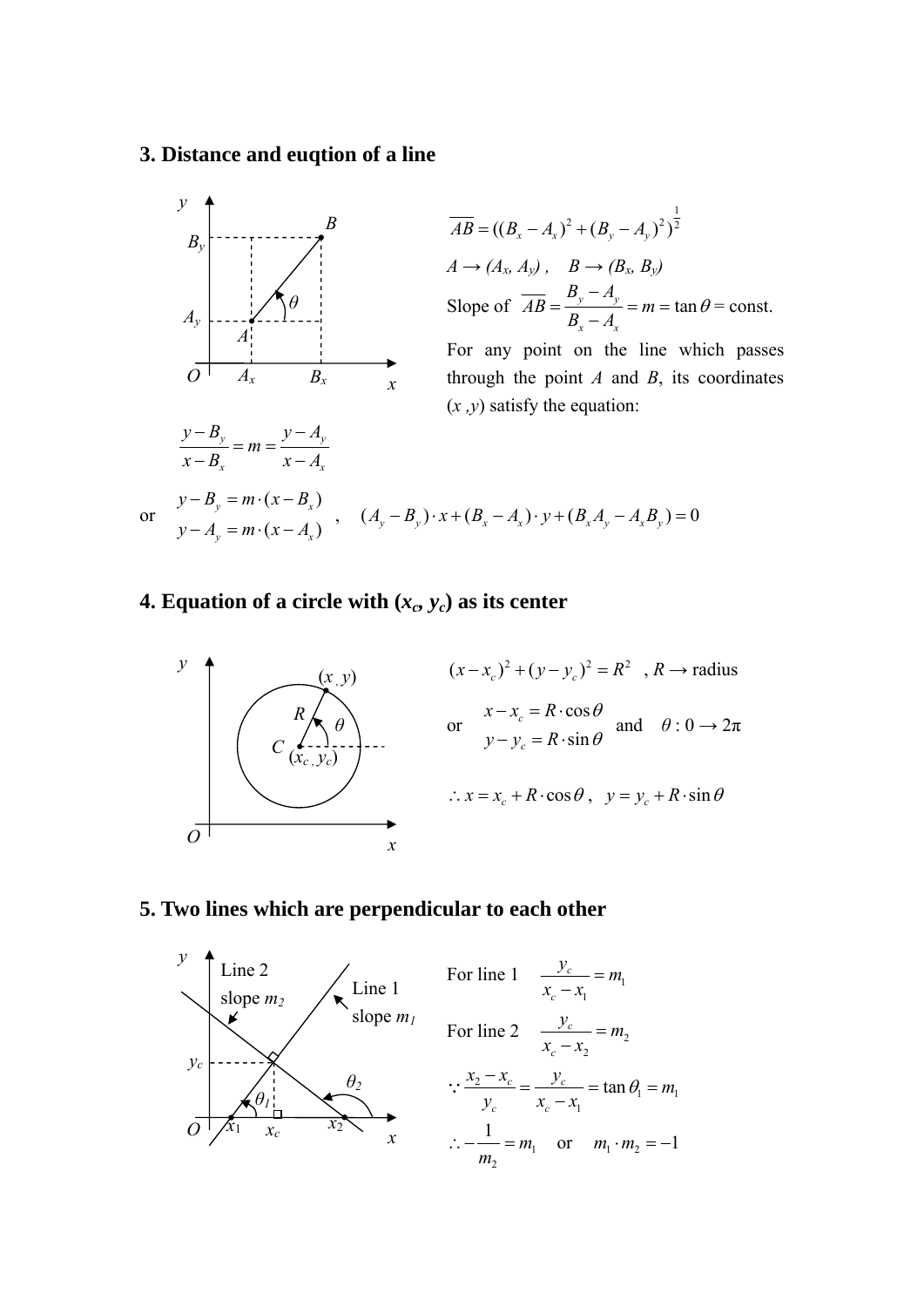note: 
$$
\therefore \theta_2 = \theta_1 + \frac{\pi}{2} \quad \therefore \tan \theta_2 = m_2 = \tan(\theta_1 + \frac{\pi}{2}) = -\frac{1}{m_1} = -\frac{1}{\tan \theta_1}
$$
  
defi. 
$$
\cot \theta = \frac{1}{\tan \theta} \quad \therefore \tan(\theta + \frac{\pi}{2}) = -\cot \theta
$$

# **6. Line which are parallel to each other have the same slope but different intercepts**



### **7. Space-time coordinates for a mass point, linear motion**



### **8. Linear motion with constant velocity**